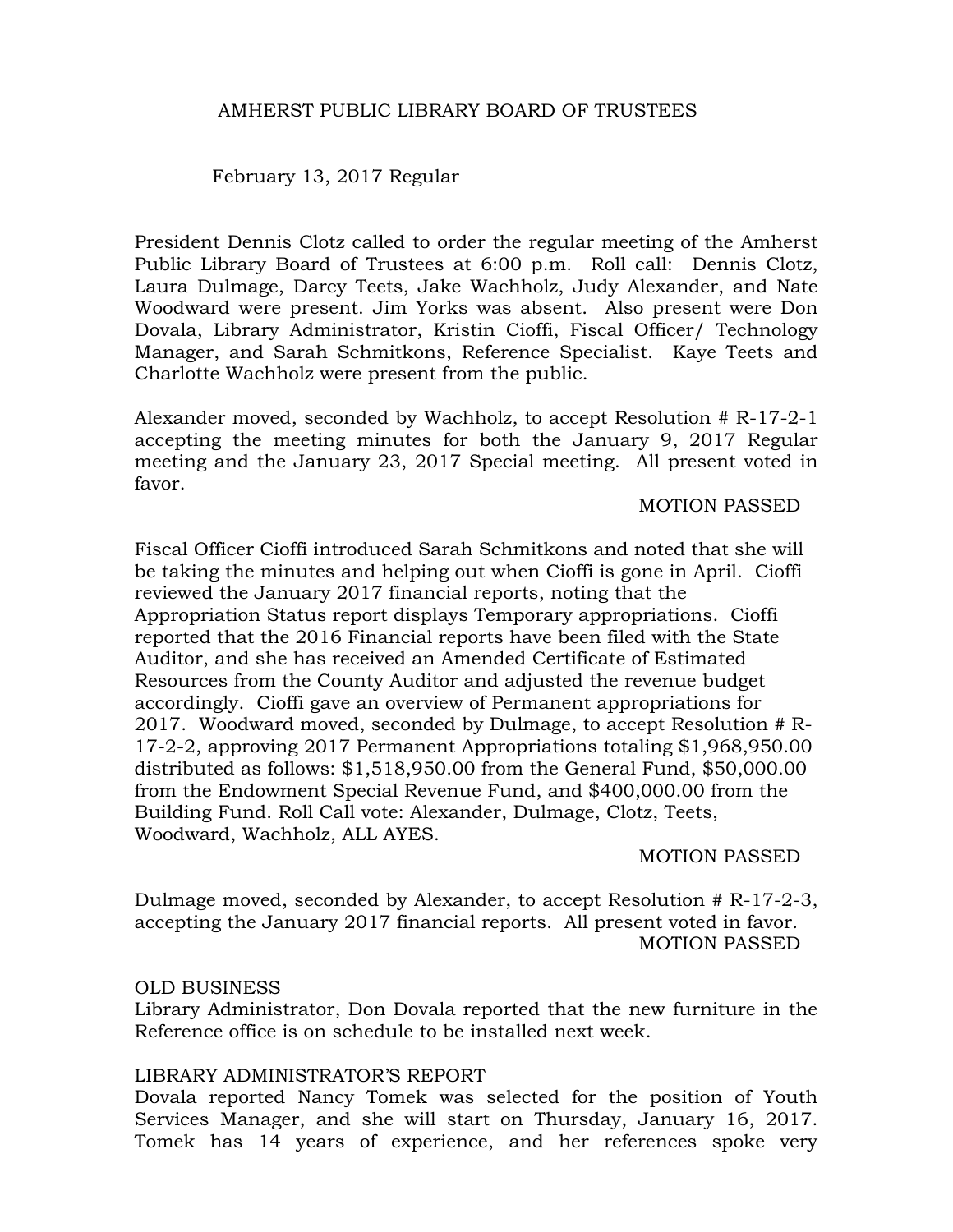## AMHERST PUBLIC LIBRARY BOARD OF TRUSTEES

February 13, 2017 Regular

positively of her. Dovala also reported that Haley Pavic has been hired as a substitute shelver. Circulation Manager, Dorene Sweet hopes she will work her way up to a circulation substitute. Alexander moved, seconded by Teets, to accept Resolution  $# R-17-2-4$ , approving the hiring of Nancy Tomek as Youth Services Manager effective February 16, 2017 and the hiring of Haley Pavic as substitute shelver effective February 13, 2017. All present voted in favor.

#### MOTION PASSED

Dovala hosted State Representative Dan Ramos and other Lorain County library directors at the library last Friday to discuss library funding. Ramos is and has historically been supportive of public library funding, but he is unsure at this point how the upcoming state budget bill will affect public library funding. Dovala noted that OLC will be holding Legislative Day in Columbus on March 29, 2017, where libraries meet with their senators and representatives. Dovala will be attending and said that any board members who would like to attend are welcome to. In the past, the Lorain Public Library System has hired a bus to transport attendees, but Dovala does not know if they will again this year.

#### NEW BUSINESS

Dovala reported that Alexander and Teets saw that OLC is holding a workshop for Trustees on March 25, 2017, and asked if anyone was interested in attending. Teets noted that he was interested. Dovala asked that if anyone else would like to attend to let him know. He will submit registrations for those who would like to attend next week.

Dovala reported that the Lorain County Library Administrator's Council is planning a Trustee even at the Hotel @ Oberlin on March 23rd. The agenda is still in the works. Dovala will email more information when it is available and will need a head count of those who will be attending early in March.

GIFTS & CORRESPONDENCE- none PUBLIC COMMENTS-none

COMMITTEE REPORTS BUILDINGS & GROUNDS- no report PERSONNEL- no report FINANCE & AUDIT-no report